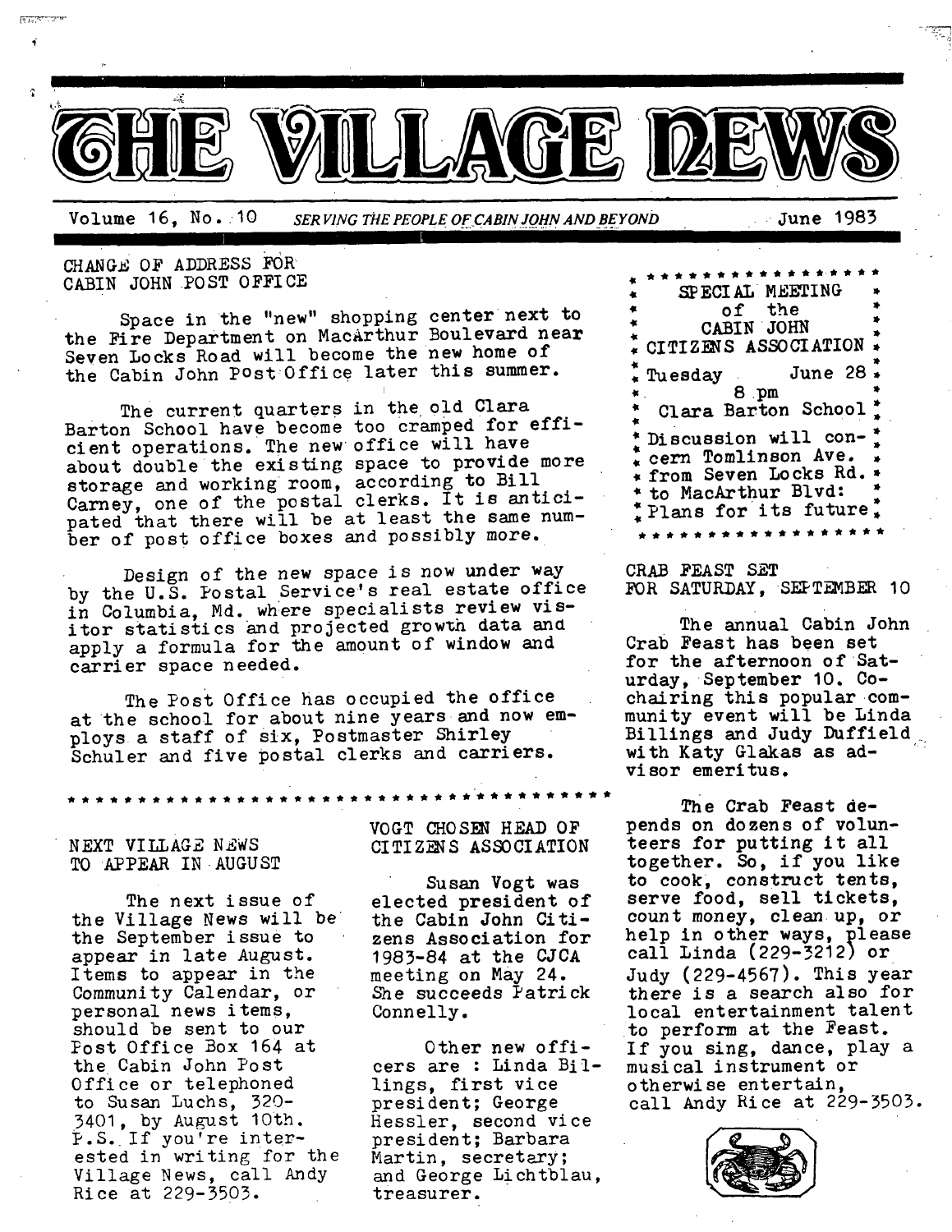### PHEVILLAGE SEWS

# THE FUTURE OF TOMLINSON AVENUE.

## By Linda Wichmann

During the past few months there has been growing concern about the speed and volume of traffic on Tomlinson Avenue between MacArthur. Boulevard and Seven Locks Road. Of particular concern is the curve opposite Tomlinson Terrace.

Discussion has produced a variety of possible solutions. A special June 28 meeting of the Citizens Association presents an opportunity to clarify the issues and move towards solutions. Since the impact of what is done with Tomlinson Avenue will affect residents on other streets as well, all interested citizens are urged to attend.

In brief the issues are as follows: Safety: There have been a variety of proposals. One group of these deals with ways to slow or stem the flow of traffic. Another group deals with changing the design of the street itself. Some would like the street closed to through traffic. Others want greater traffic restriction. Some prefer to realign the curve and others want sidewalks. All options will affect property owners in one way or another.

Maintaining Service to Residents: Some people are concerned that closing the street to through traffic will cause them to lose services which can only be provided by trucks in excess of weight limits on MacArthur Blvd. There are verbal assurances from County officials that services would not be denied, but all property owners need an iron-clad assurance on this count.

Maintaining the Residential Nature of Tomlinson: Some residents are concerned that changing the design of the street will invite greater volumes of traffic. Others feel that the possible addition of sidewalks will cause property loss. There is concern that storm run-off will increase with more pavement. There is a widely shared desire to protect and enhance the residential quality of the street.

All these issues need to be resolved by community consensus. The June 28 special meeting of the Citizens Association (8 pm, Clara Barton School) provides a chance to reach agreement.



## "FRIDAY NITE ALIVE" IS RIVERSIDE CHURCH FEATURE

A Gospel music series outdoors behind the Washington International School featuring the "Riverside Praise Band" and area-wide Christian music groups, speakers and films is being offered by the Riverside Assembly of God every Friday night except the last Friday of July and August. The program begins  $at$  7:30  $p.m.$ 

Among the forthcoming highlights are: July 8 --"Vessel" (a contemporary Christian music group) and David Baird (a youth minister); July 22 -- "The Mes-<br>sengers" (a 12-person choir); August  $5$  -- James Brenn, the Chaplain for the Washington Redskins, who will show a movie of Redskin highlights of 1982; August 12 -- Kathy Sinni  $(an \text{ area}$  soloist).

The church is collecting food and clothing for the needy in this area. Please call Pastor Gavin at  $229 - 5054$  to arrange for donation.

# CABIN JOHN HIGH SCHOOL GRADUATES

\*\*\*\*\*

The Village News congratulates the following young citizens of Cabin John who graduated from high school this month. (If we omitted anyone by error Noosheen Amiri, Susan Bast, Steven Causey, our sincere apologies.) Jeffrey Council, Americo De Las Casas, Jeffrey Fisher, Cora Jane Hay, David Jellema, Jeannette Klein, Erik Luchs, Lisa Marshall, Holly Heflin. Brendon McGrab, Luann Plumb, Walter Shaw, Jack Vigrass, Bradley Vogt. Peagy Sue Williams.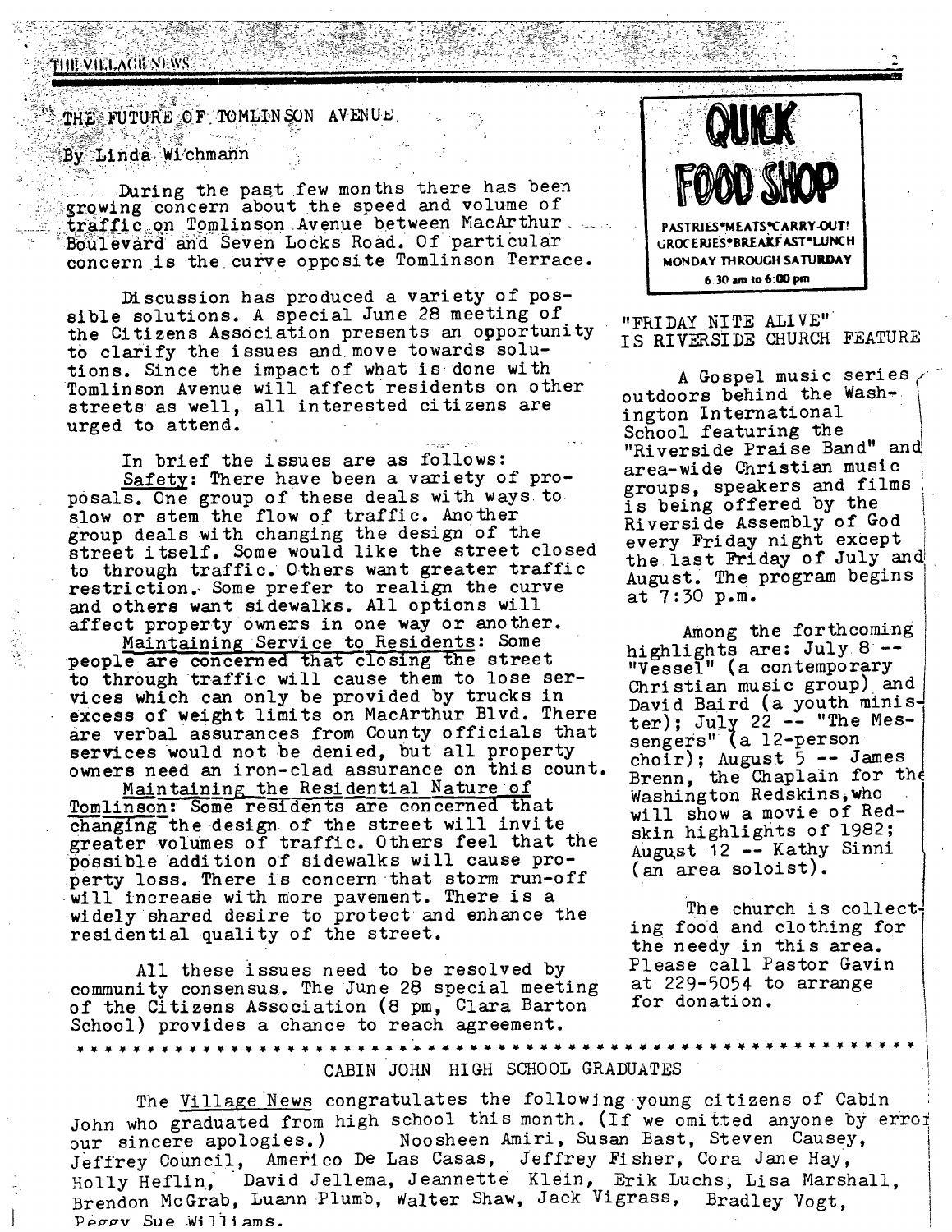THE VILLAGE NEWS

The People of Cabin John

AROUND THE WORLD ON SKATES



#### By Barbara Martin

When Peter Bart watches the Winter Olympics on television, he remembers a time when the flashing skates and excited cheers belonged to him. For most of his life, Peter has been an expert ice skater; for more than a dozen years, he was in active competition.

**! II I ]** 

Peter grew up in Czechoslovakia where his father was a school director and soccer coach. When Peter was 11, the family moved to a town large enough to have a sports center, and Peter soon focused his time and energy on the ice. Figure skating was popular in Czechoslovakia then, with heavy TV coverage and hero worship. In a few years, Peter was the Junior National Champion.

After high school, he moved to the capital city to study architecture and to get professional coaching. In three years, Peter was #2 in the Senior Division for the nation.

Absorbed in skating, Peter still gave serious attention to his studies, and spent six years at the university earning his degree in architecture.

He became interested in pair skating and with his partner practiced two hours each day. In pair skating, he was five times national champion, competed in six European and four world competitions, and skated in the 1964 and 1968 Olympics.

Increasingly unhappy with the political situation in Czechoslovakia, Peter made up his mind to defect. In 1969 he went to Sweden on a four-month contract to teach skating. As soon as he reached that country, e went to the police and asked for plitical asylum. He lived in Sweden r three years, working with a Sweth architectural firm and teaching ting.

During his time of competitive

skating, Peter had met a young woman. named Milena who was also a world team skater. By 1969 Milena had left Czechoslovakia and come to Washington to live. During his years in Sweden, Peter visited Milena, and when she finished college in 1972 he moved to the Washington area where they were married.

Peter continued his interest in skating by coaching young aspiring skaters. "I did everything I was teaching them to do," he says, "all the steps, all the jumps. It kept me strong and healthy."

When you ask him to compare opportunities for development of athletes in Communist countries with that in the United States and Canada, Peter is adamant.

"It's much better here. All that you hear about government support of sports in Communist countries is propaganda. Only the very best get training and support; all others are discarded. But in the US, everyone who is interested can practice and learn."

"And the result is that the US and Canada consistently produce world champions. These are skaters with great variety and originality. Communist bloc skaters are trained to a faultless perfection, but they are restricted to whatever their trainers dictate. They copy; they don't create. The freedom here shows itself in the superior skating."

Three years ago the Tysons Corner rink closed -- the local cneter for serious skating -- and the new location was much farther away. Since then Peter has done little skating, concentrating instead on his family. In 1980, the Barts bought the house across from Clara Barton School, the house built and lived in for 40 years by Charles Smith, the bicycle man of Cabin John. The Barts have done beautiful things. (Continued on page.

 $\mathbf{r}^{\prime}$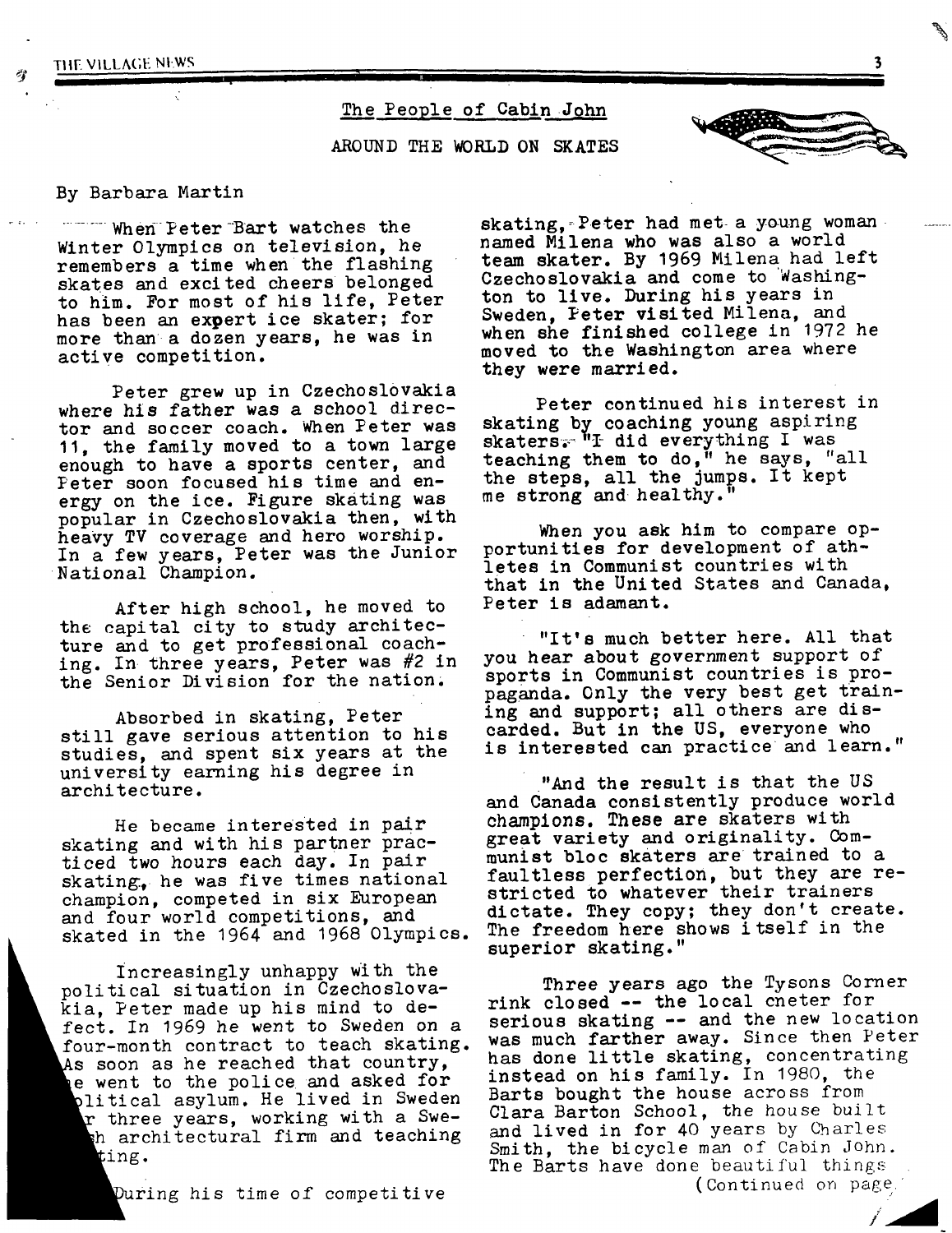#### **rile VILLAGE NEWS**

## ~(~Contlnued from page 3)

to the old house; Peter's imagination and skill are evident in every room •

........ I1[ ~ r°[ii[i~i111iI\_I-1 " [ l'lllllll .......... "~ .................

Peter speaks slx~languages. Both Czech and Slovak are native tongues, and Russian is compulsory from the third grade in Czechoslo-Vakla, English he learned in high school; German and Swedish he "picked up".

In his own lively household, the three children speak English, Czech and Slovak. Will his kids be champion skaters? Peter answers: "They know how to skate. They also are enthusiastic about swimming, gymnastics, Brownies and music. Sports are great for kids. Through sports they develop a sense of worth, they find friends in common, they keep out of mischief. But I want them to follow their own strong interests. I would never push a child into any sport. Nobody pushed me; I was a natural fanatic about skating. It was living and breathing to me. "

And he has the medals to prove it.

## DEADLINE AFPROACHES ON SCATTER PLAN COMMENTS

The Federal Aviation Administration has set July 20 as the deadline for receiving public comments on the plan for scattering the noise from jet aircraft using National Airport. Cabin John citizens who wish to express support for a test of this plan should write to James Wilding, Director of Metropolitan Washington Airports, Washington National Airport, Washington, D.C. 20001.

Meanwhile, despite renewed objections from some jurisdictions which will receive a small share of jet traffic under the plan, the Council of Governments is expected to reaffirm its support for the test at its next meeting on July 14. The test period would then be expected to begin this fall.

## SUMMER RECREATION PROGRAM STARTS JUNE 27

Swimming and softball will be featured on Mondays and Wednesdays in the new County recreation program starting in Cabin John on June 27. On those two days free transportation to the Bethesda Pool off Little Falls Parkway will be offered, with the bus leaving the front of Clara Barton School at 11:30 a.m. and returning there about 2:30 p.m. Then from  $3$  to 5 p.m. there will be softball. On Tuesdays and Thursdays, from

6 to 8 p.m., there will be special activities. Everyone is invited, especially young people and senior citizens. For further informatlon, call Rick Robinson or Brady Blade (who will be in charge of the program) at 468-4210.

# HOUSE TOUR SUCCESS

Despite a roaring thunderstorm early in the afternoon, well over 200 people turned out on May 15 to visit nine homes in Cabin John which were open for the community's second House Tour.

The Cabin John Three and Four Year Old School, the organizers of the event, would llke to say a huge "Thank you" to the homeowners who were willing to open their lives to the rest of us -- both for their work in preparing their homes and for their trust of their neighbors.

Also to be thanked is our own Cabin John Volunteer Fire Department. Tom Tucker, Pat Young and Robble Carter, in the early hours of Saturday morning, worked off a fire truck to rig the House Tour banner across MacArthur Boulevard (and later re-rigged it several times and finally took it down after the event).

In addition over 40 workers helped out as hosts and hostesses at the houses.

The House Tour raised over \$700 for the School, but, equally important, it served as another positive and community-connecting experience for Cabin John.

-- Cappie Morgan

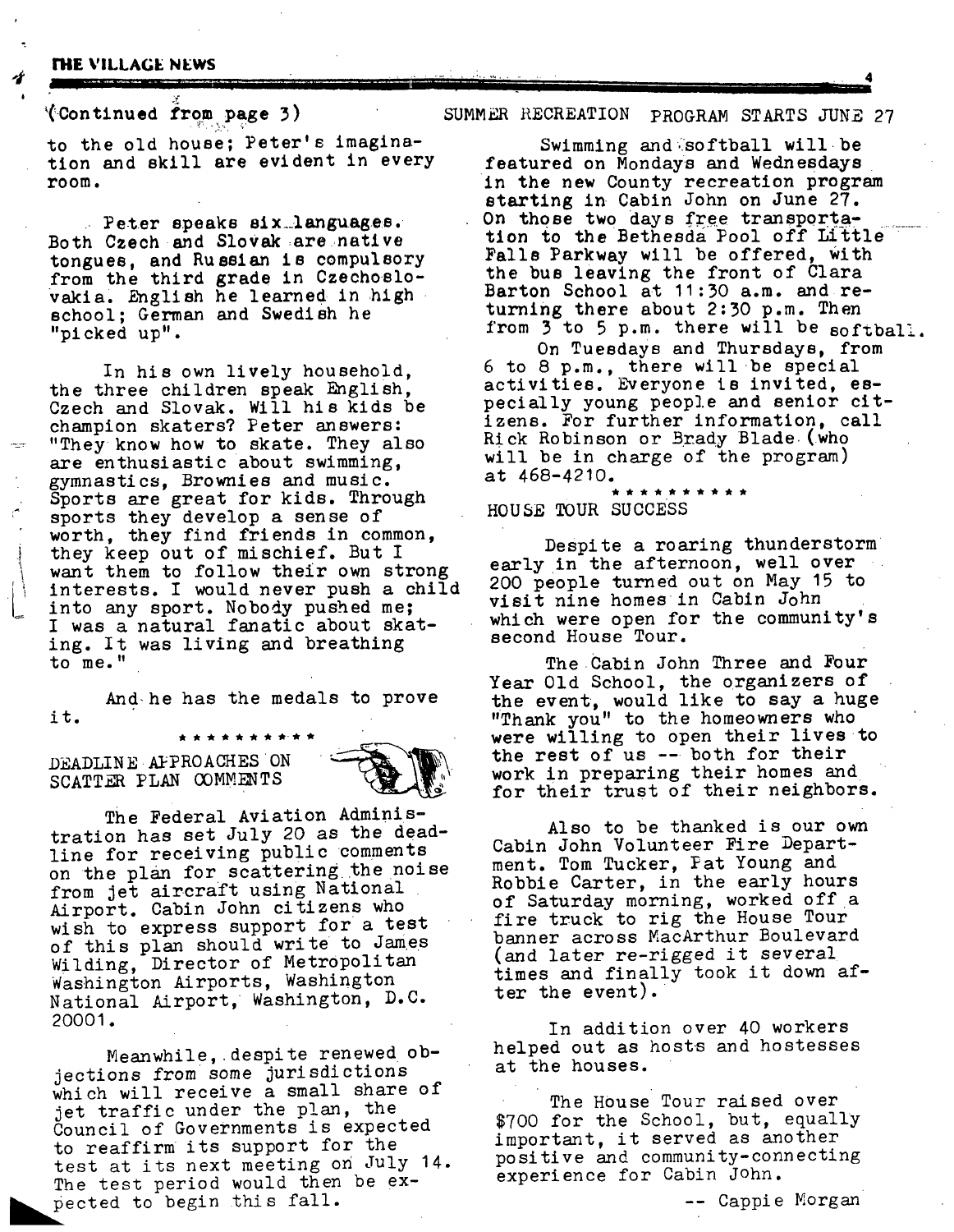#### THE VILLAGE NEWS

CITIZENS ASSOCIATION CITES 1982-83 ACCOMPLISHMENTS

Looking back over the past year, outgoing Citizens Association President Pat Connelly noted the following accomplishments in his final remarks at the Association meeting on May 24: -- County approval of replacement of the Recreation Center and of a summer recreation

program be we find  $-\frac{1}{2}$  Calling attention of officials to public safety, resulting in increased police patrols, speed signs and decrease in vandalism

--Beginning of construction on Seven Locks Road -- the result of past years' efforts -and beginning of efforts to improve MacArthur

> on before zoning authorities, rand to the Lemm tract

re to decrease jet noise istribution of a town

dates' night a large growth of mem-1 (many of them family events such as the Crab bliday party, and raised  $\sqrt{ss}$  -- and at the same ie -- by selling hundreds



for  $\beta$ ,  $\theta$ , or  $\beta$  days, full or half-day. For informa- $\frac{1}{2}$ tion, call 320-4565.

The Cabin John 3 and 4 Year Old School is accepting applications for its 1983-84 class. For information, call Carla Williams, President, 320-5804, or Amanda Ford, Membership, 229-3434.

> Expert Alterations **CUSTOM SEWING** Call Theresa 229-1404

FREE SWIM HEAD NAMED

Carla Wilkins has taken over as head of the Free Swim program. The program offers free swimming for Cabin John chil-E dren on Tuesday and Thursday mornings at Falisades Pool. For information about times and procedures, call Carla at 320-5804. Carla also is looking for adult volunteers to help run the program.

 $\texttt{RETRO}$  FI TTING THE  $\approx$ CLARA BARTON SCHOOL

**The Clara Barton** Center for Children in the old Clara Barton School is presently undergoing minor reconstruction inside and out in order to permit access to children who are physically handicapped. The work of retrofitting involves building ramps from classroom doorways to the outside, the widening of some inside doorways, the widening of toilet stalls and the replacement of the old bathroom sink with one that will accomodate a child in a wheel chair.

The retrofitting taking place is the result of a Community Development Block Grant allocated in 1981 for retrofitting three Montgomery County day care centers to serve as models in the integration of handicapped children to day care. Clara Barton Center was selected as the center to serve the Bethesda-Potomac-Chevy Chase area.